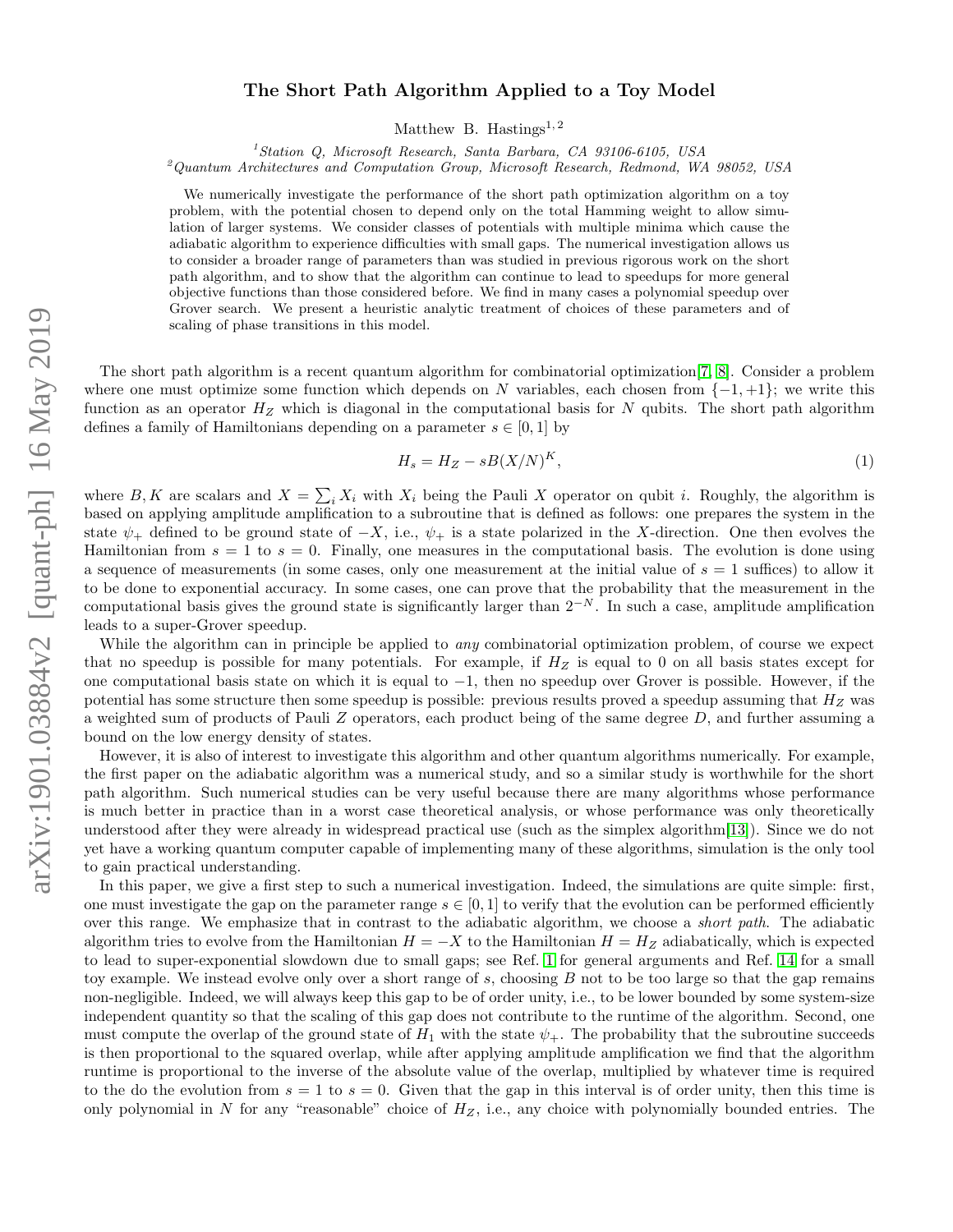polynomial time to perform the evolution arises from the time required to perform the evolution over this interval to high accuracy use any of a number of different algorithms  $[2-4, 10, 11]$  $[2-4, 10, 11]$  $[2-4, 10, 11]$  $[2-4, 10, 11]$ .

Let us define  $B = bN$ . Then, the Hamiltonian is  $H_Z - sbX^K/N^{K-1}$  so that for  $K = 1$  the value of sb measures the strength of a transverse field term. At  $s = 1$ , the Hamiltonian is  $H_Z - bX^K/N^{K-1}$ . What we will find numerically in many cases is that while the gap tends to zero (either exponentially or super-exponentially in  $N$ ) at certain values of b or over a certain range of b, one can take b to be slightly smaller (by some fixed, small N-independent amount  $\delta$ ) than the critical value  $b_{cr}$  at which it tends to zero. In this case, the gap becomes N-independent and the overlap of the ground state with  $\psi_+$  is only weakly dependent on  $\delta$ .

So, in order to numerically study the short path algorithm, one must simply find the critical value of  $b$ , then choose some slightly smaller value and compute overlaps at this value. We describe this in more detail later.

In this paper, we consider a toy model in which  $H_Z$  depends only on the total Hamming weight. We choose this toy model so that we can simulate the system efficiently on a classical computer. We do this by considering only a subset of states which are symmetric under permutation of qubits; the evolution under H preserves this subspace. Regarding each qubit as a spin-1/2 particle, these states are those states of total spin  $N/2$ . There are  $N + 1$  such states, with each state being an equal amplitude superposition of computational basis states with given Hamming weight. We consider an  $H<sub>Z</sub>$  with multiple minima so that there will be small gaps.

One interesting feature is that we are considering  $H_Z$  to which the proofs of Ref. [7,](#page-10-0) [8](#page-10-1) do not apply. Those proofs considered an  $H_Z$  which is a sum of monomials in Pauli Z operators, with all monomials having the same degree. The choices of  $H_Z$  that we take here cannot be written in this fashion. Thus, the numerical results here show that the short path algorithm can be useful outside the regime in which rigorous results are known.

We choose  $H<sub>Z</sub>$  with multiple well-separated minima. As a result, the adiabatic algorithm becomes significantly slower than even brute force classical search. We choose constants for which the speedup of the short path algorithm over a Grover search is only modest; this is done because it makes some of the numerical results easier to interpret. Other choices of constants would lead to a much more significant speedup over Grover search.

### TOY MODEL

As mentioned, the toy model consists of a potential  $H_Z$  that depends only on the total Hamming weight, or, in physics language, on the total Z polarization, i.e., on the value of  $Z = \sum_i Z_i$ . The eigenvalues of Z are  $-N, -N +$  $2, -N+4, \ldots, +N$ . We define the Hamming weight  $w = (N - Z)/2$ , so that a qubit with  $Z_i = 1$  corresponds to a bit 0 while  $Z_i = -1$  corresponds to a bit 1. As a toy model, we consider mostly the following simple piecewise linear form of  $H_Z$  as a function of the Hamming weight w

$$
w \le N/2 + \delta_w \quad \to \quad H_Z = V_{max} \frac{w}{N/2 + \delta_w}
$$
  
\n
$$
w \ge N/2 + \delta_w \quad \to \quad H_Z = \delta_V + (V_{max} - \delta_V) \frac{N - w}{N/2 - \delta_w}.
$$
\n
$$
(2)
$$

That is, the function  $H_Z$  increases linearly from 0 at  $w = 0$  to  $V_{max}$  at  $w = N/2 + \delta_w$ , then it decreases linearly to  $\delta_V$  at  $w = N$ .

Here we choose  $V_{max} > 0$  so that the function has two minima, one at  $w = 0$  and one at  $w = N$ . This is done to produce more interesting behavior showing small gaps; if the function  $H_Z$  were chosen instead to simply be proportional to w then no small gaps appear for annealing.

We pick  $\delta_V > 0$  so that the global minimum is at  $w = 0$ . However, we pick  $\delta_w < 0$  so that the minimum at  $w = 0$ has a smaller basin around it, i.e., so that the maximum of the potential is closer to  $w = 0$  than to  $w = N$ . See Fig. [1](#page-2-0) for a plot of the potential  $H_Z$ .

We also later consider a slight modification of this potential, adding an additional small fluctuation added to the potential. This is done to investigate the effect of small changes in the potential which, however, lead to additional minima and may lead to difficulties for classical annealing algorithms which may have trouble getting stuck in additional local minima which are created. We do not perform an extensive investigation of this modification as our goal is not to consider in detail the effect on classical algorithms; rather, our goal is to understand the effect on the quantum algorithm.

The Hamiltonian of Eq.  $(1)$  depends upon a parameter K. In previous work on the short path algorithm, this parameter was chosen to be an integer as that allowed an analytical treatment of the overlap using Brillouin-Wigner perturbation theory, and further it was chosen to be odd, again for technical reasons. However, for numerical work, there is no reason to restrict ourselves to this specific choice of  $K$  (on a gate model quantum computer, arbitrary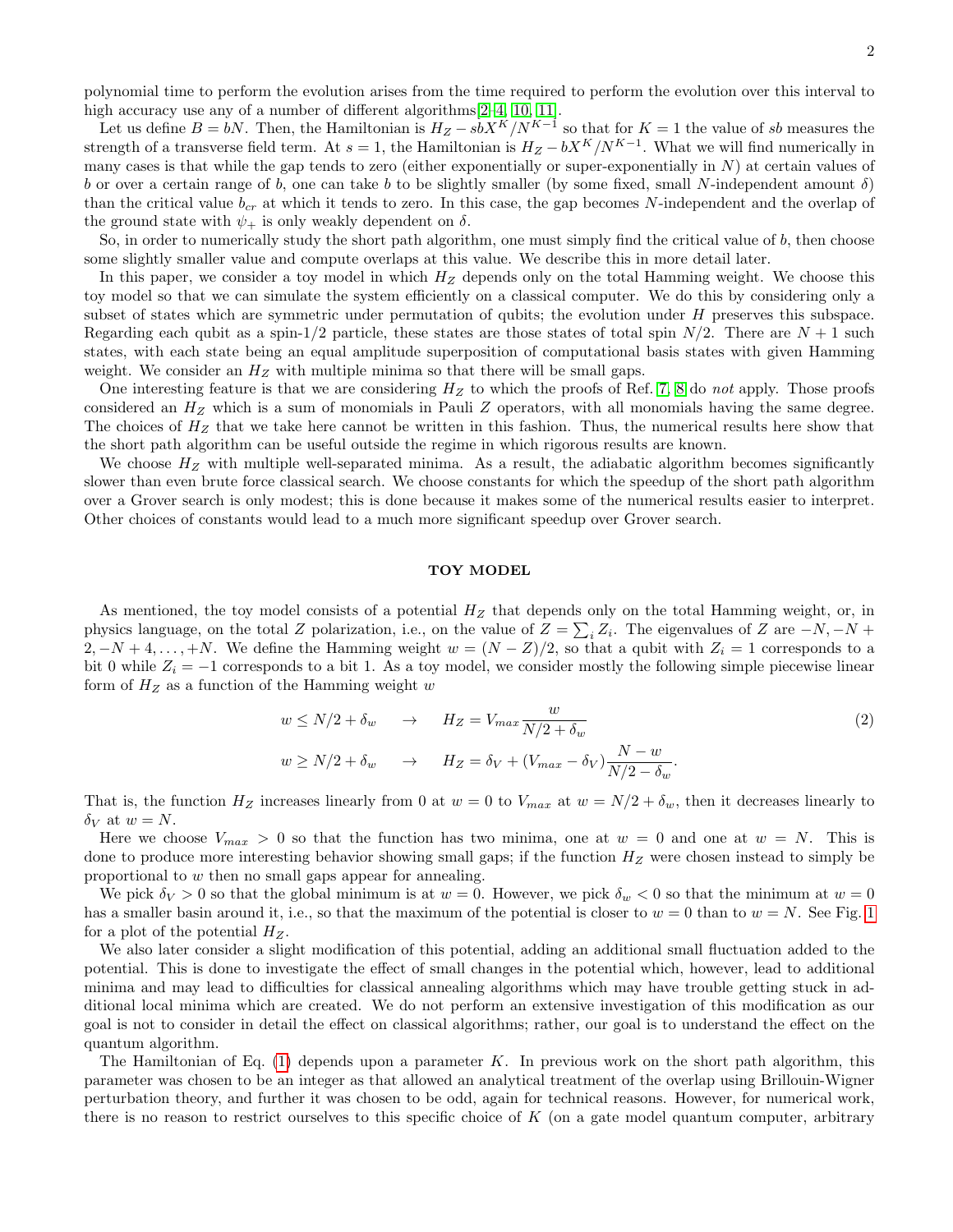

<span id="page-2-0"></span>FIG. 1:  $H_Z$  for  $N = 60, V_{max} = N, \delta_V = N/4, \delta_w = -N/4.$ 

values of  $K$  may be implemented, using polynomial overhead to compute the exponent to exponential accuracy). So, we investigate more general choices of K. Whenever K is taken to be an integer, we indeed will mean the Hamiltonian of Eq.  $(1)$ . However, if K is taken non-integer, we instead consider the Hamiltonian

$$
H_s = H_Z - sB(|X|/N)^K,\t\t(3)
$$

where the absolute value of  $X$  means that we consider the operator with the same eigenvectors as  $X$  but with the eigenvalues replaced by their absolute values. We make this choice so that  $|X|^K$  will still be a Hermitian operator; if instead we considered the operator  $X^K$ , then for non-integer K this operator would have complex eigenvalues due to the negative eigenvalues of X.

Even with the choice of non-integer powers of K, the simulation of  $H_s$  can still be performed efficiently as in Ref. [7](#page-10-0) by implementing the operator  $|X|^K$  in an eigenbasis of the operators  $X_i$  where it is diagonal.

# NUMERICAL AND ANALYTICAL RESULTS

We now give numerical and analytical results. Analytically, we consider some approximate expressions to locate the critical  $b_{cr}$  at which the gap tends to zero as  $N \to \infty$  and use this to help understand some of the scaling of the algorithms.

We consider three different algorithms and estimate their performance numerically. These algorithms are the short path algorithm, the adiabatic algorithm, and a Grover speedup of a simple classical algorithm which picks a random initial state and then follows a greedy descent, repeating until it finds the global minimum. In all cases, we will estimate the time as being  $2^{CN}$  up to polynomial factors and we compute the constant C. Smaller values of C are better.  $C = 1$  corresponds to brute force classical search while  $C = 0.5$  is a Grover speedup.

We consider three different choices of  $H_Z$ . First, an "extensive"  $\delta_V$ , i.e., one that is proportional to N. This makes the situation much better for both the short path and adiabatic algorithm since the local minimum of the potential at  $w = N$  is at a much larger energy than that of the minimum at  $w = 0$ . This situation is somewhat unrealistic, as in general we may expect a much smaller energy difference. In this case, we are able to do the short path algorithm with  $K = 1$ . Second we consider  $\delta_V = 1$ . Here we find super-exponentially small gaps if  $K = 1$  and the location of the minimum gap tends to zero transverse field for  $K = 1$ . Since the location of the minimum gap tends to zero for  $K = 1$ , we instead use larger K for the short path algorithm so that the location of the minimum gap becomes roughly independent of N.

Up to this point, we find that the greedy descent is actually the fastest algorithm; perhaps this is no surprise since the potential is linear near each minimum so that so long as one is close enough, the descent works. To get a more realistic situation, while still considering potentials that depends only on total Hamming weight, our third choice of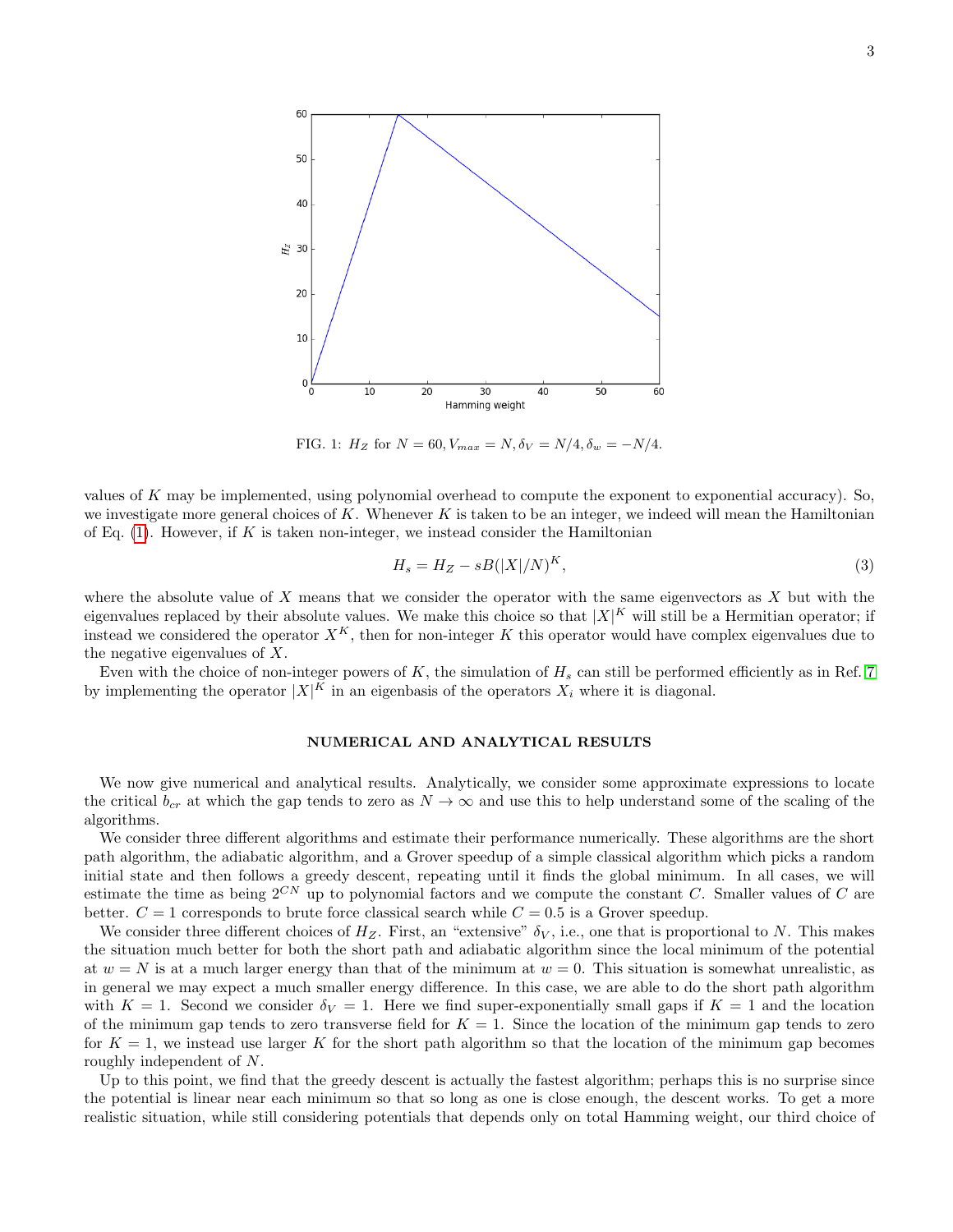$H_Z$  has additional "fluctuations" on top of the potential. We take the potential  $H_Z$  given before and add many small additional peaks to it so that the greedy descent will not work, instead getting trapped in local minima. Thus, in this case, we do not consider at all the time for the greedy algorithm; however, we find that there is only a small effect on the performance of the short path algorithm.

The idea of adding fluctuations is similar to that of the idea of adding a "spike"[\[5,](#page-10-7) [6\]](#page-10-8), where one considers a potential that depends only on total Hamming weight which is linear with an added spike. Here, however, we instead add many small peaks in the potential. We do not in detail analyze the effect on the classical algorithm (for example, adding multi-bit-flip moves to the classical algorithm may enable to to avoid being trapped in minima). Rather, the goal is just to consider the effect on the quantum algorithm.

We emphasize that, in contrast to previous work on spikes where the overall structure of the potential is linear with an added spike (so that without the added spike there is just one minimum), here we consider a potential which has multiple well-separated minima, even without any added spike. The  $\delta_w$  that we choose leads to only a very modest speedup for the short path algorithm; different constants (in particular, making  $|\delta_w|$  smaller) make the speedup more significant. We choose the given value of constants as the interpretation of the numerical results was cleaner here.

### Results with Extensive  $\delta_V$

Here we consider extensive  $\delta_V$ . In this subsection we use  $K = 1$  for the short path algorithm; later we will need larger K.

Consider the Hamiltonian  $H_Z - bX$  for extensive  $\delta_V$ . We can analytically estimate the location of the minimum gap and the value of the minimum gap as follows. The minimum gap is due to an avoided level crossing. To a good approximation, at small b, there is one eigenstate with its probability maximum at Hamming weight zero and another eigenstate with its probability maximum at Hamming weight N. We can approximate these eigenstates by replacing the piecewise linear potential  $H_Z$  by a linear potential that correctly describes the behavior near the probability maximum of the given eigenstate.

So, first we consider the Hamiltonian  $H = V_{max} \frac{w}{N/2+\delta_w} - bX$ , which roughly describes the first eigenstate. This Hamiltonian is equivalent to  $\sum_i V_{max}(\frac{1-Z_i}{2})/(N/2 + \delta_w) - bX_i$ , which describes N decoupled spins. Each spin has ground state energy

$$
E_0 \equiv \frac{V_{max}}{N + 2\delta_w} - \sqrt{\left(\frac{V_{max}}{N + 2\delta_w}\right)^2 + b^2},\tag{4}
$$

and so the total ground state energy is equal to  $N$  times this.

The second eigenstate is roughly described by the Hamiltonian  $H = \delta_V + (V_{max} - \delta_V) \frac{N-w}{N/2-\delta_w} - bX$ . Again this describes N decoupled spins, with ground state energy per spin equal to

$$
E_1 \equiv \frac{\delta_V}{N} + \frac{V_{max} - \delta_V}{N - 2\delta_w} - \sqrt{\left(\frac{V_{max} - \delta_V}{N - 2\delta_w}\right)^2 + b^2}.
$$
\n<sup>(5)</sup>

We can estimate the value of b where the gap is minimum by looking for a level crossing between  $E_0$  and  $E_1$ . This simple estimate is in fact highly accurate. For example, for  $V_{max} = N$ ,  $\delta_V = N/4$ ,  $\delta_w = -N/4$ , using a Golden section search we find that  $E_0 = E_1$  at  $b = 0.718070330...$ , while a numerical study of the exact solution with  $N = 40$  gave the crossing at  $b = 0.718070335...$ , also using a Golden section search.

The important thing to note is that the location of the level crossing occurs at a value of  $b$  that is roughly independent of N and that has a limit as  $N \to \infty$  at some nonzero value of b. At such a value of b, the level splitting is exponentially small in N. A more careful treatment should also be able to estimate this level splitting quantitatively, i.e., one should be able to calculate the splitting scaling as  $\exp(-cN)$  up to subleading corrections and to calculate the value of c. We do not give this analytic treatment here and instead we are content to use numerical solution on finite sizes.

Fig. [2](#page-4-0) shows a plot of gap and overlap as a function of the transverse field strength b for the case  $N = 50$ ,  $V_{max} =$  $N, \delta_V = N/4, \delta_w = -N/4$ . As one can see, the overlap changes rapidly near where the gap becomes small. The minimum gap was in fact  $1.938... \times 10^{-10}$ , but the figure does not have enough resolution in the regime where the gap becomes small to see this small gap. Let  $b_{cr}$  be the value of the transverse field where the gap tends to zero as  $N \to \infty$ . One can also see that so long as we choose a value of  $b = b_{cr} - \delta$  for some small  $\delta > 0$ , then the exact choice of  $\delta$  does not matter too much for the overlap. For studying the short path algorithm, we picked  $b = 0.7$  for this specific set of parameters, which (for all sizes we studied) is comfortably far away from the gap closing.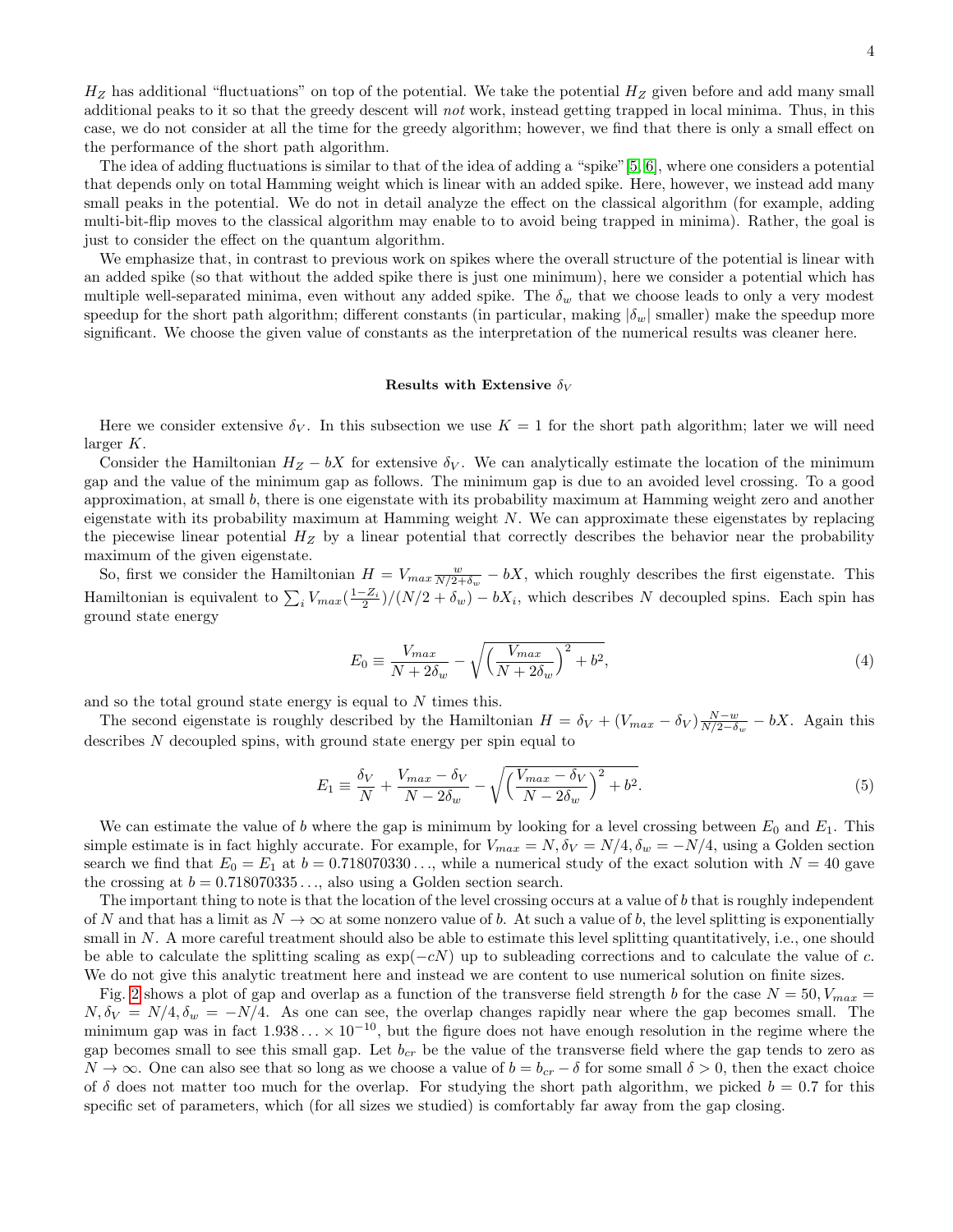

<span id="page-4-0"></span>FIG. 2: Gap and overlap for  $N = 50$ ,  $V_{max} = N$ ,  $\delta_V = N/4$ ,  $\delta_w = -N/4$ . Gap closing is not resolved finely enough to show the minimum gap on this figure.

We now estimate the time required for three different algorithms explained above. To estimate the time for the short path, since we have picked a value of b that is small enough that the gap is  $N$ -independent, the time is obtained from the scaling of the overlap. We have computed the logarithm of the overlap to base 2, and divided by N, for a range of sizes from  $N = 30$  to  $N = 50$ . For the adiabatic algorithm, we have computed the minimum gap, and taken the inverse square of the minimum gap as a time estimate, again using a range of sizes from  $N = 30$  to  $N = 50$ . One finds that for both algorithms, the time estimate depends only weakly on the choice of  $N$ ; it does get slightly worse as N increases but the change is slow enough that we are confident that the numerical results provide a good estimate.

Note that in some cases, if one knows the location of the gap minimum to high accuracy and the gap grows rapidly away from the minimum, it is possible to use the techniques of Ref. [12](#page-10-9) to reduce the time so that it scales only as the inverse gap; in such cases the value of  $C$  for the adiabatic algorithm is half that given here, however even if we halve the value of  $C$  for the adiabatic algorithm the resulting  $C$  is still larger than for other algorithms.

Of course, since the size of the Hilbert space is only *linear* in  $N$  since we restrict to the subspace which is symmetric under permutation of qubits, it is possible to simulate systems of size much bigger than  $N = 50$ . However, since the minimum gap tends to zero exponentially, we run into issues with numerical precision when computing the gap at larger sizes, so we have chosen to limit to this range of sizes (if we were only interested in the short path algorithm, it would be possible to go to larger sizes since the overlap is not vanishing as rapidly).

To estimate the time for the classical algorithm, we compute the fraction of volume of the hypercube which is within distance  $N/2 - \delta_w$  of the all 0 string. This number gives the success probability; we take the inverse square-root of this number to get the time required using a Grover speedup. This gives

$$
2^{\frac{1}{2}\left(1-H(\frac{N/2-\delta_w}{N})\right)}
$$

,

where  $H(p) = -p \log_2(p) - (1-p) \log_2(1-p)$  is the binary entropy function.

The results for the constant C are  $C = 0.292...$  for short path,  $C = 1.29...$  for adiabatic and  $C = 0.094...$ for the Groverized greedy algorithm. Notably, the short path algorithm is significantly faster than the adiabatic algorithm. However, the Groverized algorithm is the fastest. In a later subsection, we consider the effect of including "fluctuations" to the potential which will prevent this simple Groverized algorithm from working but which have only a small effect on the performance of the short path algorithm. Changing  $\delta_w$  to  $-3N_{spin}/8$  so that the basin near the global minimum becomes narrower, all algorithms slow down but the relative performance is similar:  $C = 0.404...$ for short path,  $C = 1.525...$  for adiabatic, and  $C = 0.22...$  for the Groverized greedy.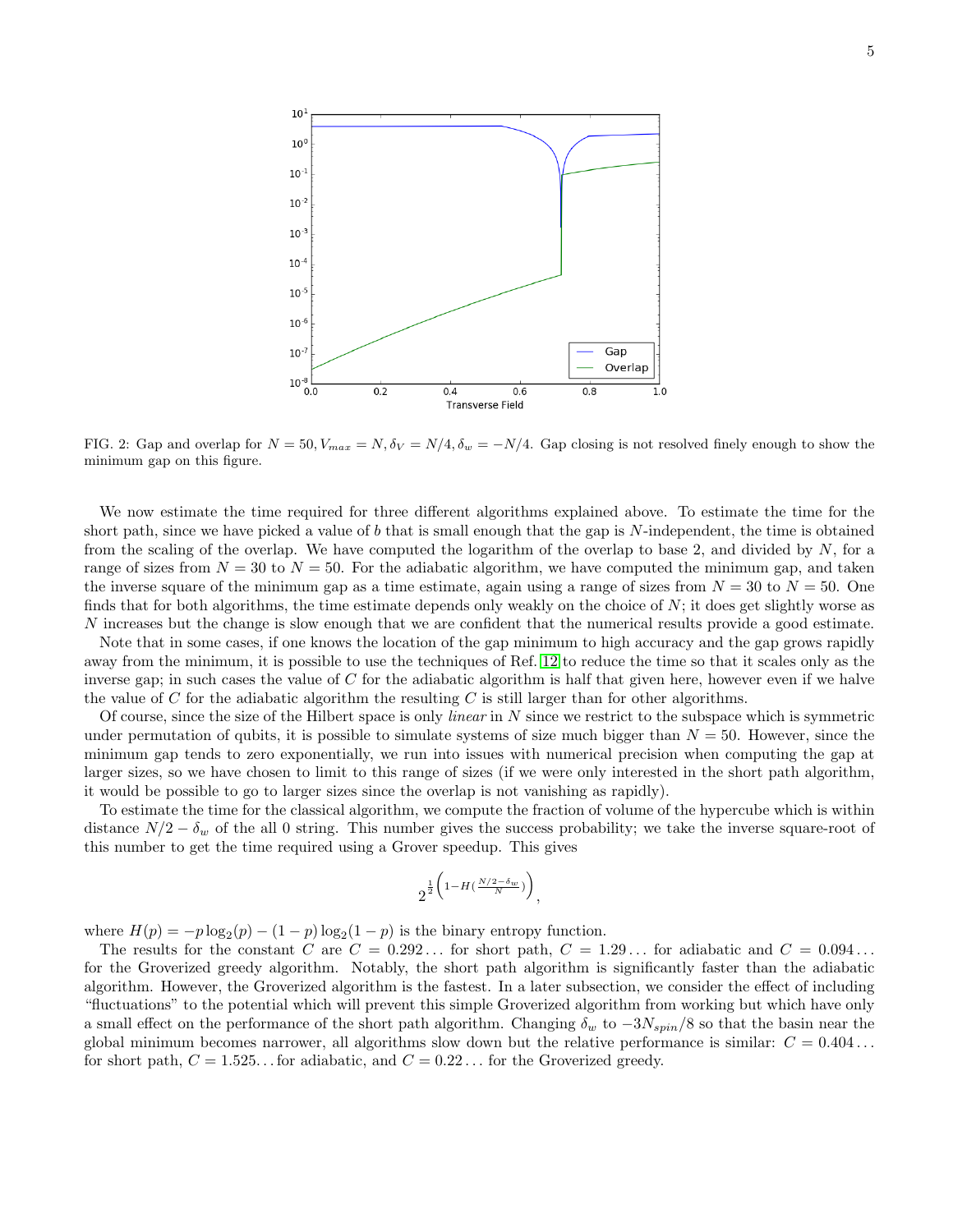

<span id="page-5-0"></span>FIG. 3: Gap and overlap for  $N = 40, K = 3$ .

# Results with  $\delta_V = 1$

We now consider the case of  $\delta_V = 1$ , keeping  $\delta_w = -N/4$ . In this case, if we pick  $K = 1$ , the location of the minimum gap tends to zero as  $N \to \infty$ . To understand this, note that from the decoupled spin approximation before, both eigenvalues decrease to second order in b. The first eigenvalue is  $0 - c_1Nb^2 + ...$  where the ... denote higher terms in b and where  $c_1$  is some positive constant and the second eigenvalue is  $1-c_2Nb^2 + \ldots$ , for some other constant  $c_2$  with  $c_2 > c_1$ . These two eigenvalues cross at some value of b which is proportional to  $1/\sqrt{N}$ .

The numerical results support this. We considered a range of N from  $N = 20$  to  $N = 60$ . Defining  $b_{min}$  to denote the value of b which gave the minimum gap, we found that  $b_{min} * \sqrt{N}$  was equal to 1.41... over this entire range.

As a result of this change in the location of the minimum gap, the value of the minimum gap is super-exponentially small. This shifting in the location of the minimum gap is the mechanism that leads to small gaps as in Ref. [1,](#page-10-2) [9.](#page-10-10) The minimum gap is predicted to scale as  $exp(-cN \log(N))$  for some constant c. We were not able to estimate this constant c very accurately as the gap rapidly became much smaller than numerical precision. However, even for very small N, the adiabatic algorithm becomes significantly worse than even a brute force classical search without Grover amplification; taking the time for the adiabatic algorithm as simply being the inverse square of the minimum gap, the crossover happens at  $N \approx 10$ .

This N-dependence of  $b_{min}$  means that for the short path algorithm we cannot take  $K = 1$  and expect to get any nontrivial speedup. However, we can take larger K.

Choosing  $K = 3$  $K = 3$ , the gap and overlap are shown in Fig. 3 for  $N = 40$ . The figure does not have enough resolution to show the minimum gap accurately; the true minimum gap is roughly  $1.4 \times 10^{-7}$ . However, now the location of the jump in overlap (and the local minimum in gap which occurs near that jump) become roughly N-independent. Fig. [4](#page-6-0) and Fig. [5](#page-6-1) show the gap and overlap respectively for a sequence of sizes  $N = 20, 40, 80$  $N = 20, 40, 80$  $N = 20, 40, 80$ . The lines in Fig. 4 all cross at roughly the same value of b. The scaling behavior is less clear when the overlap is considered but is consistent with the jump in overlap becoming N-independent at large N (the curve for  $N = 20$  shows some differences).

Using the short path scaling with  $b = 0.5$  (which is comfortably below the value at which the gap becomes small) we find a time  $2^{CN}$  with  $C = 0.42...$  For smaller  $\delta_w$ , the value of C reduces.

In contrast, for  $K = 2$ , the location of the minimum gap does not have an N-independent limit. First note that Fig. [6](#page-7-0) shows a complicated behavior of the gap, which reduces rapidly near where the overlap jumps, but continues to stay small beyond that point. The reason that the gap stays small even at large b is that for  $K = 2$ , the term  $-X<sup>K</sup>$  has a doubly degenerate ground state, one at  $X = +N$  and one at  $X = -N$ . Further, although the figure does not have the resolution to show it, the gap also becomes small near where the overlap jumps, i.e., there is another minimum of the gap for b slightly larger than 0.4. So, there is a phase transition where the overlap jumps, with the gap becoming small there, and a degenerate ground state as  $b \to \infty$ .

Fig. [7](#page-7-1) shows the gap for a sequence of sizes  $N = 20, 40, 80$ . Here we see that the curves shift leftwards as N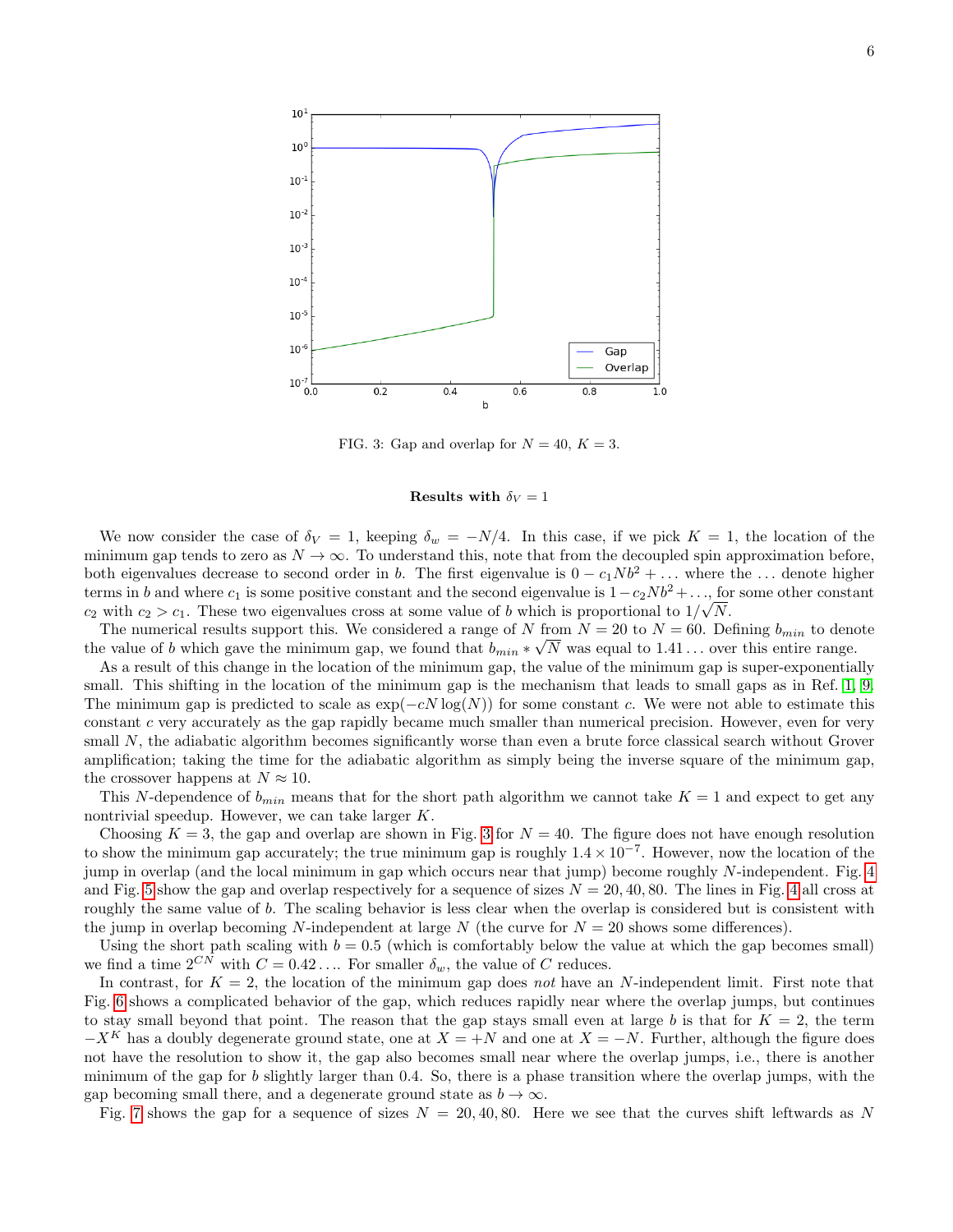

<span id="page-6-0"></span>FIG. 4: Gaps for  $N = 20, 40, 80, K = 3$ .



<span id="page-6-1"></span>FIG. 5: Overlaps for  $N = 20, 40, 80, K = 3$ .

increases. Previously, with the decoupled spin approximation we considered the Hamiltonian  $H = V_{max} \frac{w}{N/2+\delta_w} - bX =$  $\sum_i V_{max}(\frac{1-Z_i}{2})/(N/2+\delta_w) - bX_i$  to approximately describe the lowest eigenstate. Now, we can try considering  $H = V_{max} \frac{w}{N/2+\delta_w} - bX^2/N$ . This Hamiltonian does not describe decoupled spins. Rather, it is equivalent to (up to an additive constant)

$$
-\frac{V_{max}}{N+2\delta_w}Z-bX^2/N,
$$

where  $Z = \sum_i Z_i$ . We have  $Z^2 + X^2 + Y^2 = N(N + 2)$  where  $Y = \sum_i Y_i$ . So, for small X, Y and large N we can approximate  $Z = N - (X^2 + Y^2)/(2N)$ . Treating X, Y, Z as classical variables (which becomes more accurate as N becomes larger), we see that the minimum is obtained by taking  $Y = 0$  and then the Hamiltonian is only a function of  $X^2$ . It is approximated by

$$
X^2\cdot\Big(\frac{V_{max}}{N+2\delta_w}\frac{1}{2N}-\frac{b}{N}\Big),
$$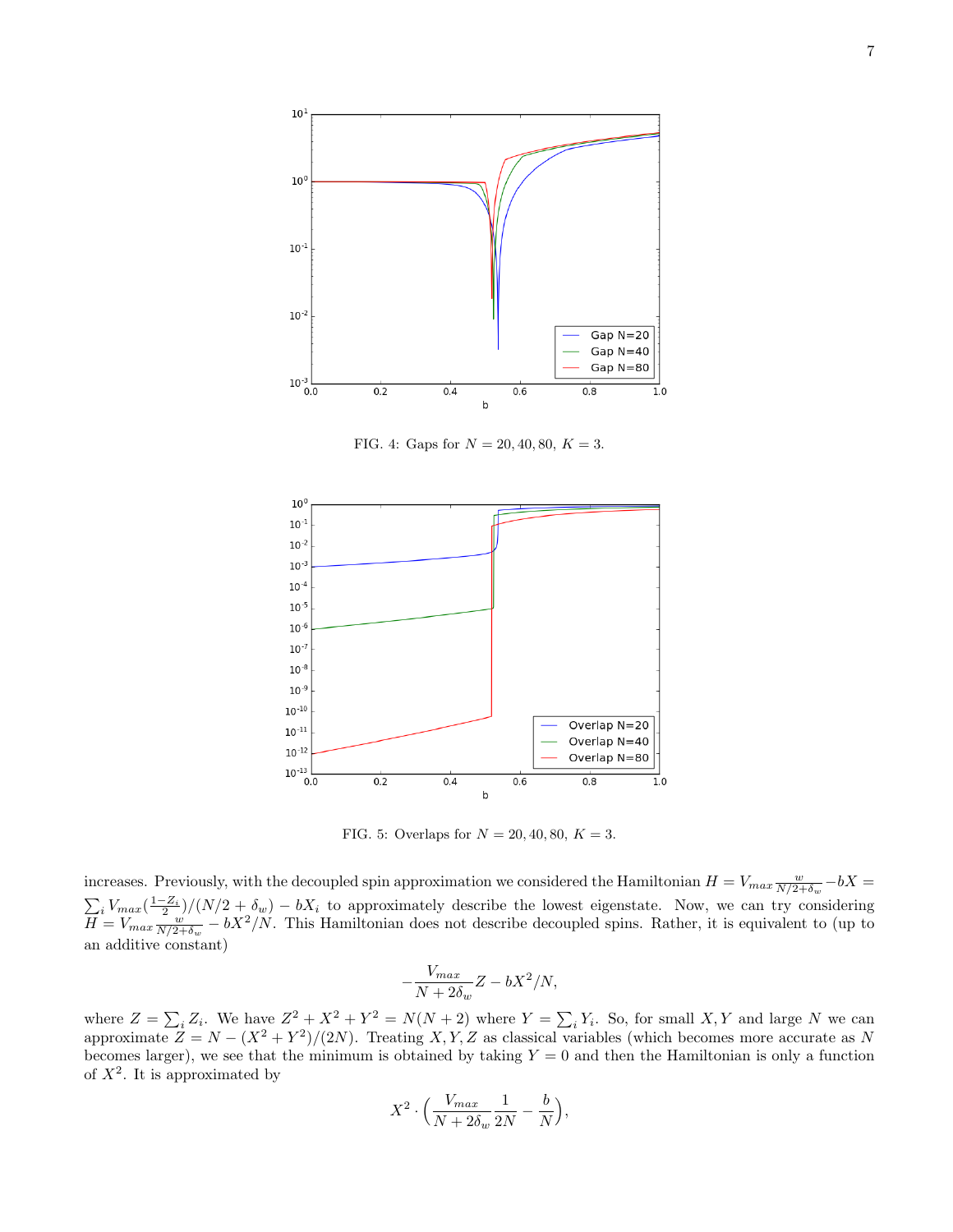

<span id="page-7-0"></span>FIG. 6: Gap and overlap for  $N = 40, K = 2$ .



<span id="page-7-1"></span>FIG. 7: Gaps for  $N = 20, 40, 80, K = 2$ .

up to an additive constant. This exhibits a phase transition as a function of b. For  $V_{max} = N$  and  $\delta_w = -N/4$ , this phase transition occurs at  $b = 1$ . For the other eigenstate, we consider the Hamiltonian  $H = \frac{V_{max} - \delta_V}{N - 2\delta_w}Z - bX^2/N$ , up to an additive constant. Using the same approximation  $Z = N - (X^2 + Y^2)/(2N)$ , for  $V_{max} = N$  and  $\delta_w = -N/4$  this Hamiltonian has a phase transition at  $b = 1/4$ . The plot shows values of the critical b which are intermediate between 1 and  $1/4$ , i.e., below the first phase transition but above the second. Thus, it is possible that at large enough N, the leftward shift stops at  $b = 1/4$ , so that the second eigenvalue reduces its energy due to the transverse field term but the first does not. We leave this for future work.

One might try to consider  $K$  intermediate between 2 and 3 to see if some further speedup is possible. We leave this for the future.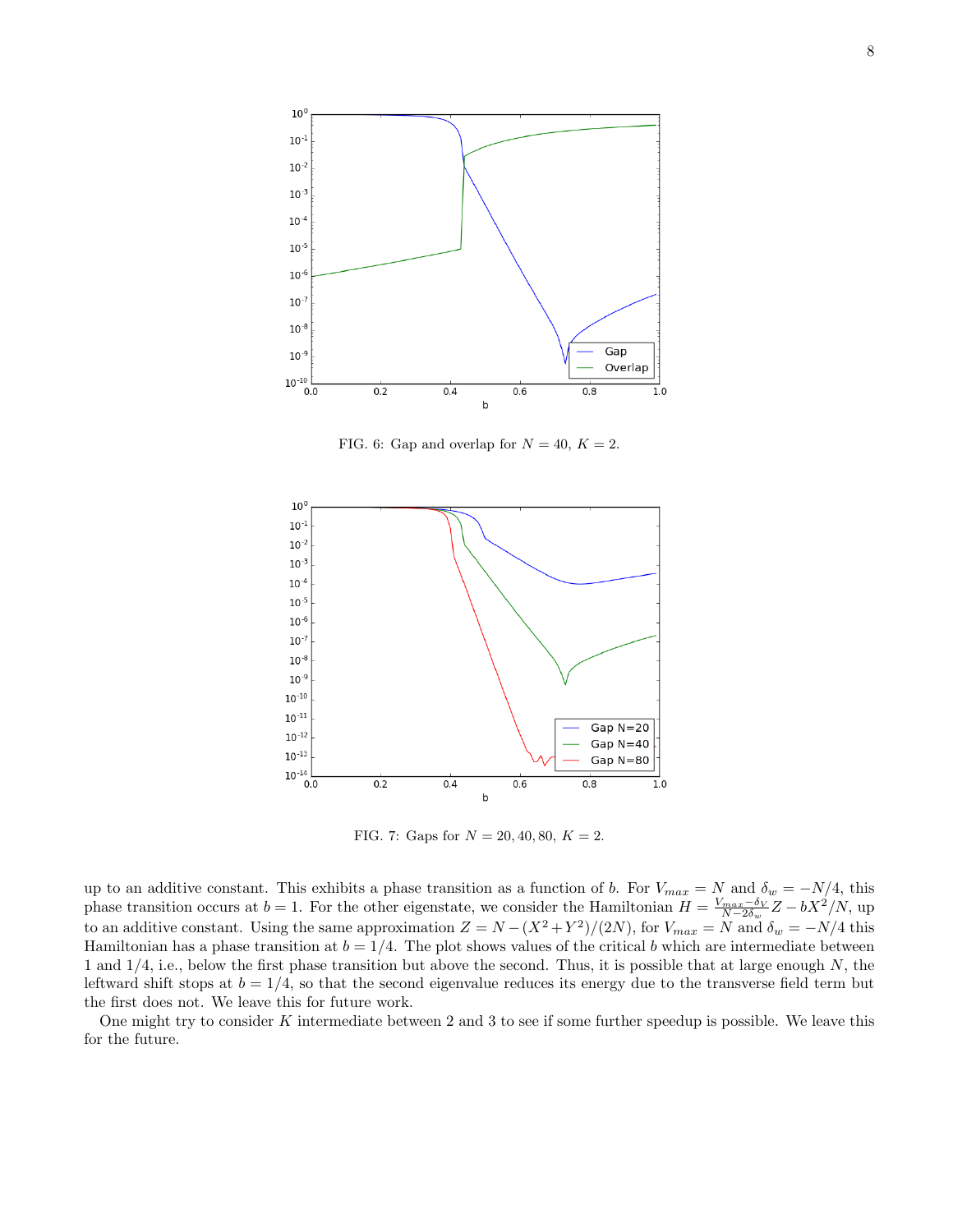

<span id="page-8-0"></span>FIG. 8: Gap and overlap for  $N = 40$ ,  $K = 3$ , with added fluctuations.

### Added Fluctuations

We now consider the effect of adding fluctuations. We again took  $\delta_V = 1, \delta_w = -N/4$  as in the previous subsection. However, we modified the potential by adding on an additional value  $f$  if the Hamming weight was equal to 1 mod 2. This choice was chosen so that for  $K = 3$  (the case we took) the transverse field term connects computational basis states which differ by 1 mod 2 so that the added fluctuations will have some effect. We picked a large value of f, equal to  $N/4$ , so that classical simulated annealing would have exponentially small probability to move over the fluctuations. We picked N even so that the added fluctuations have no effect on the values of  $H_Z$  at  $w = 0$  and  $w = N$ .

As seen in Fig. [8,](#page-8-0) the shape of the gap and overlap is similar to the case without fluctuations, except that there is an overall rightward shift. As seen in Fig. [9,](#page-9-0) the location of the small gap is again roughly N-independent. Because of the rightward shift we are able to take a larger value of  $b$  in the short path than we could without fluctuations; however, the overlap at this value of b is roughly the same as without fluctuations. Thus, we find almost the same time scaling as before, in this case  $C = 0.43...$ 

## QUANTUM ALGORITHMS PROJECTED LOCALLY

As expected, the adiabatic algorithm has problems with multiple minima. Depending on the values of  $\delta_V, \delta_w$ , this can lead to either exponentially small gaps (sufficiently small that in many cases the algorithm is slower than brute force search) or even super-exponentially small gaps. Thus, we suggest that it may be natural to consider the following modification of the adiabatic algorithm. Indeed, this modification could be applied to the short path algorithm as well, though we explain it first for the adiabatic algorithm

We explain this modification for *arbitrary* functions  $H_Z$  rather than just the specific choices here which depend only on w. Define as a subroutine an "adiabatic algorithm projected locally" as follows: pick some bit string  $b$  and some distance d. Then, consider the family of Hamiltonians  $sH_Z - (1-s)X$ , restricted to the set of computational basis states within Hamming distance d of bit string b. That is, defining  $\Pi_{d,b}$  to project onto that set of computational basis states, we consider the family

$$
\Pi_{d,b}\Big(sH_Z-(1-s)X\Big)\Pi_{d,b}
$$

restricted to the range of  $\Pi_{d,b}$ . One applies the adiabatic algorithm to this Hamiltonian for the given choice of d, b and (hopefully) if d is small enough, no small gap will appear so that the adiabatic algorithm will be able to efficiently search within distance d of bit string b.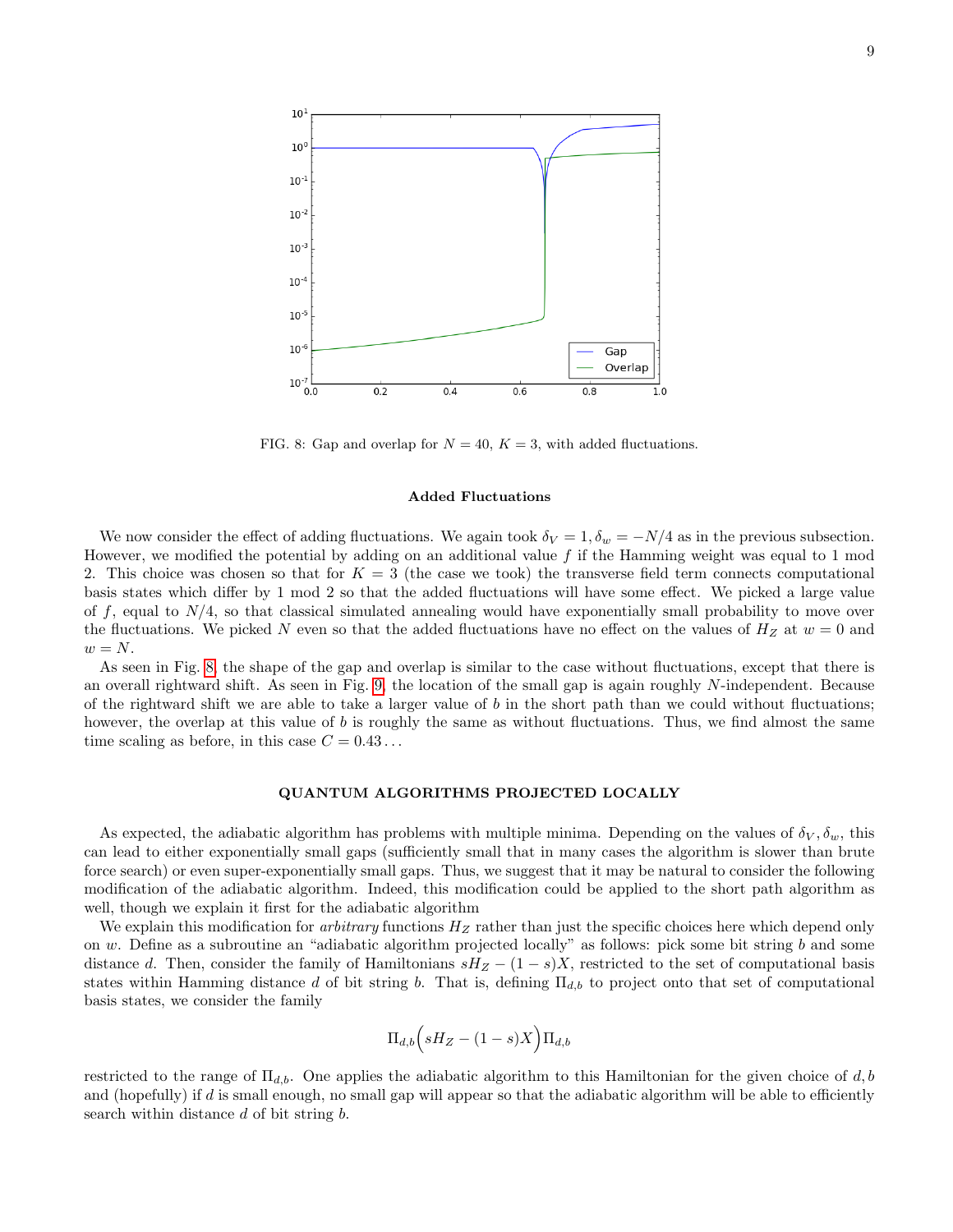

<span id="page-9-0"></span>FIG. 9: Gaps for  $N = 20, 40, 80, K = 3$ , with added fluctuations.

To implement the projector  $\Pi_{d,b}$ , one first must decide on a representation for the set of states within Hamming distance d of b. The simplest representation is an overcomplete one: simply use all bit strings of length  $N$  (other representations are possible but they make the circuits more complicated). Then, the projector  $\Pi_{d,b}$  can be computed using a simple quantum circuit: given a bit string, exclusive-OR the bit string with  $b$  and then use an adder to compute the Hamming weight of the result, then compare the result of the addition to d, and finally uncompute the addition and exclusive-OR. The transverse field terms  $X_i$  in the adiabatic algorithm can then be replaced with the corresponding terms  $\Pi_{d,b}X_i\Pi_{d,b}$  (to do this in a gate model, once  $\Pi_{d,b}$  is computed on a given basis state, one can use it to control the application of  $X_i$  and then uncompute  $\Pi_{d,b}$ , so that now the Hamiltonian commutes with  $\Pi_{d,b}$ .

There are a couple ways to prepare the initial state which is a ground state of  $-\Pi_{d,b}X\Pi_{d,b}$ . We very briefly sketch this here, leaving the details for future work. One is to note that the amplitudes in such a state depend only on the Hamming distance from b (states closer to b may have larger amplitude than those further, for example) and such a state is a matrix product state (applying an arbitrary ordering of qubits to regard them as lying on a one-dimensional line) with bond dimension at most  $d$  and so can be prepared in polynomial time. More simply, one can adiabatically evolve to such a state by considering a path of Hamiltonians  $V(s) - X$ . Here, the potential  $V(s)$  is diagonal in the computational basis and depends on a parameter s. We let the potential  $V(s)$  equal 0 for  $s = 0$ , and (as s increases) the potential gradually increases at large Hamming distance from  $b$ , while keeping  $V$  equal to 0 on states within Hamming distance d of b. One may find a path of such potentials so that the amplitude at distance greater than d from b becomes negligible and such that the gap does not become small (note that here we choose V to increase monotonically with increasing Hamming distance from b, rather than having multiple minima, to avoid any small gaps).

Then, given this subroutine, we consider the problem of minimizing  $H_Z$ . We consider this as a decision problem: does there exist a computational basis state such that  $H_Z$  has some given value  $E_0$ ? So, one can define an algorithm which takes a given  $d$  and then chooses  $b$  randomly, and applies the adiabatic algorithm projected locally for the given  $d, b$  in an attempt to find such a computational basis state; if  $E_0$  is the minimum value of  $H_Z$  within distance d of bit string b, and if no small gap arises, then the adiabatic algorithm will succeed.

Finally, one takes this algorithm with random choice of  $d$  and applies amplitude amplification to it. Thus, in the case that  $d = N$ , the choice of b is irrelevant and we have the original adiabatic algorithm, while if  $d = 0$  the algorithm reduces to Grover search.

One can do a similar thing for the short path: choose a random d, restrict to the the set of computational basis states within Hamming distance d of bit string b, and apply the short path algorithm on that set. Finally, apply amplitude amplification to that algorithm rather than choosing d randomly.

It may be worth investigating such algorithms. Interestingly, it is possible to study this algorithm efficiently on a classical computer for choices of  $H_Z$  which depend only on total Hamming weight, such as those considered above. To do this, suppose that bit string b has total Hamming weight  $w<sub>b</sub>$ . Then, without loss of generality, suppose that bit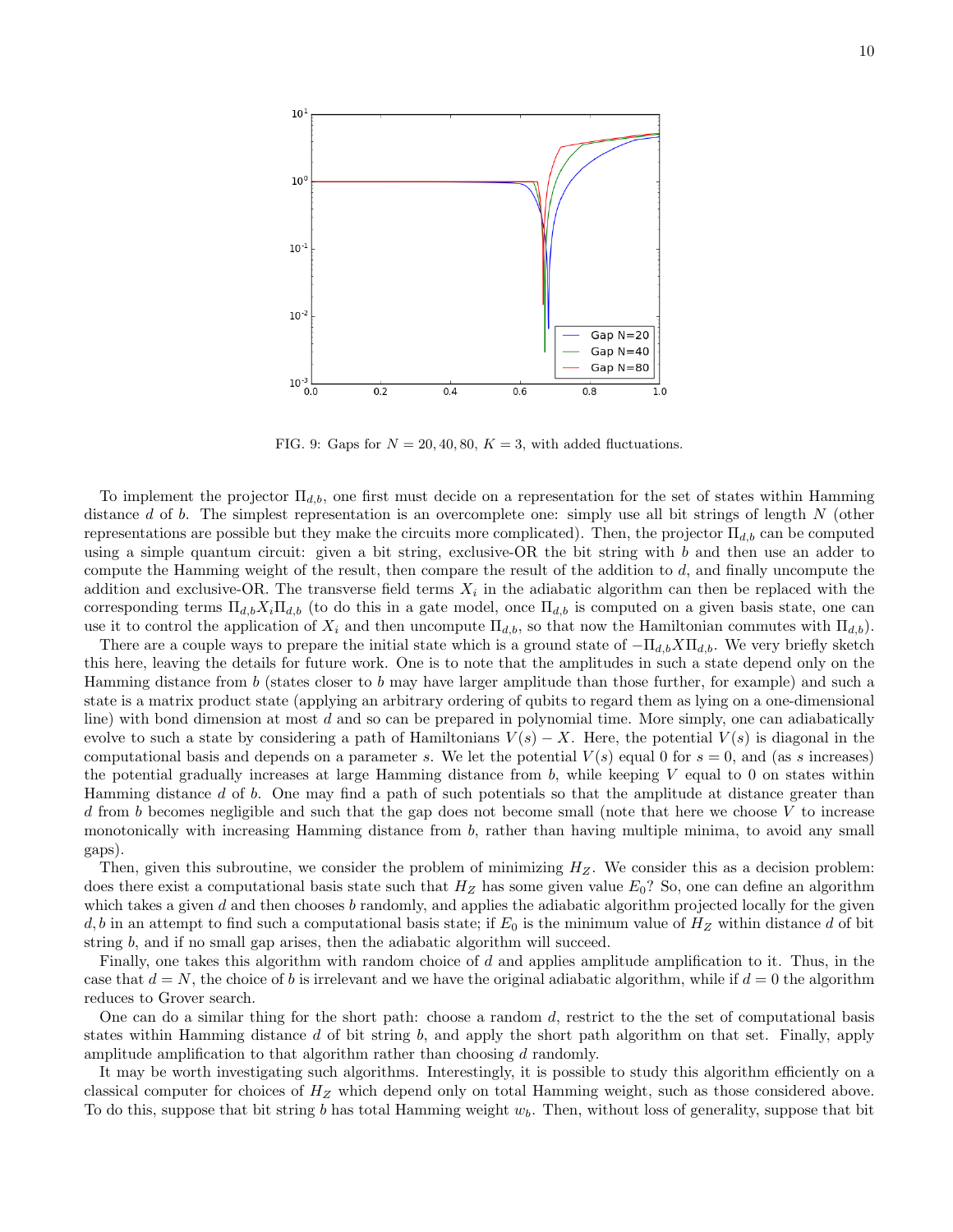string b is equal to 1 on bits  $1, \ldots, w_b$  and is equal to 0 on bits  $w_b + 1, \ldots, N$ . Then, the Hamiltonians and projectors considered are invariant under permutation of bits  $1, \ldots, w_b$  and under permutation of bits  $w_b + 1, \ldots, N$ , so that we may work in the symmetric subspace under both permutation. The basis vectors in this symmetric subspace can be labelled by two integers,  $w_1, w_2$ , where  $w_1 = 0, \ldots, w_b$  is the total Hamming weight of bits  $1, \ldots, w_b$  and  $w_2 = 0, \ldots, N - w_b$  is the total Hamming weight of bits  $w_b + 1, \ldots, N$ . Then, this gives us a basis of size  $O(N^2)$  and hence we can perform the classical simulation efficiently.

However, we suspect that while this may be useful for the very simple piecewise linear potentials considered here, it will probably not be useful for more general  $H_Z$ . If there are many local minima (so that for any b which is proportional to N there are many comparable local minima in that basin), then there will probably still be a slowdown for either algorithm.

### DISCUSSION

We have considered the short path algorithm in some toy settings. We have considered a case with multiple wellseparated local minima in the potential  $H_Z$ , where one minimum (not the global minimum) is wider and so its energy drops more rapidly as a function of transverse field. This is the setting which is worst for the adiabatic algorithm, but some nontrivial speedup is still found for the short path algorithm. The speedup is modest, but this may be because we have taken such a large  $\delta_w$ . For smaller  $\delta_w$  (which also may be more realistic) the speedup becomes bigger.

For the case of a piecewise linear potential, a Grover speedup of a greedy classical algorithm works best. However, we find that adding fluctuations to the potential (which will defeat this simple algorithm) has little effect on the short path. Of course, this is not to be interpreted as implying that no classical algorithm can do well in this case. Rather, it is a simple case with many minima that can still be studied numerically at large sizes.

The potential  $H_Z$  that we consider is not one of those for which the previous proofs on the short path algorithm work since it cannot be written as homogeneous polynomial in variables  $Z_i$ . This means that  $H_Z$ , averaged over points at given Hamming distance from the global minimum, may behave in a more complicated way than expected; the proofs regarding the short path algorithm rely heavily on properties of this average. However, still some speedup is found. Thus, this suggests applying the algorithm more broadly.

Acknowledgments— I thank D. Wecker for useful comments.

- <span id="page-10-2"></span>[1] Boris Altshuler, Hari Krovi, and Jérémie Roland. Anderson localization makes adiabatic quantum optimization fail. Proceedings of the National Academy of Sciences, 107(28):12446–12450, 2010. doi[:10.1073/pnas.1002116107.](http://dx.doi.org/10.1073/pnas.1002116107)
- <span id="page-10-3"></span>[2] D. W. Berry, A. M. Childs, and R. Kothari. Hamiltonian simulation with nearly optimal dependence on all parameters. In 2015 IEEE 56th Annual Symposium on Foundations of Computer Science, pages 792–809, Oct 2015. doi[:10.1109/FOCS.2015.54.](http://dx.doi.org/10.1109/FOCS.2015.54)
- [3] Dominic W. Berry, Andrew M. Childs, Richard Cleve, Robin Kothari, and Rolando D. Somma. Exponential improvement in precision for simulating sparse Hamiltonians. pages 283–292, 2014. doi[:10.1145/2591796.2591854.](http://dx.doi.org/10.1145/2591796.2591854)
- <span id="page-10-4"></span>[4] Dominic W. Berry, Andrew M. Childs, Richard Cleve, Robin Kothari, and Rolando D. Somma. Simulating Hamiltonian dynamics with a truncated Taylor series. Phys. Rev. Lett., 114:090502, 2015. doi[:10.1103/PhysRevLett.114.090502.](http://dx.doi.org/10.1103/PhysRevLett.114.090502)
- <span id="page-10-7"></span>Elizabeth Crosson and Aram W. Harrow. Simulated quantum annealing can be exponentially faster than classical simulated annealing. In 2016 IEEE 57th Annual Symposium on Foundations of Computer Science (FOCS). IEEE, oct 2016. doi[:10.1109/focs.2016.81.](http://dx.doi.org/10.1109/focs.2016.81) URL <https://doi.org/10.1109%2Ffocs.2016.81>.
- <span id="page-10-8"></span>[6] E. Farhi, J. Goldstone, and S. Gutmann. Quantum adiabatic evolution algorithms versus simulated annealing. arXiv:quantph/0201031, 2002.
- <span id="page-10-0"></span>[7] M. B. Hastings. A short path quantum algorithm for exact optimization. Quantum, 2:78, jul 2018. doi[:10.22331/q-2018-](http://dx.doi.org/10.22331/q-2018-07-26-78) [07-26-78.](http://dx.doi.org/10.22331/q-2018-07-26-78) URL <https://doi.org/10.22331%2Fq-2018-07-26-78>.
- <span id="page-10-1"></span>[8] M. B. Hastings. Weaker assumptions for the short path optimization algorithm.  $arXiv:arXiv:1807.03758$ , 2018.
- <span id="page-10-10"></span>[9] C.R. Laumann, R. Moessner, A. Scardicchio, and S.L. Sondhi. Quantum annealing: The fastest route to quantum computation? The European Physical Journal Special Topics, 224(1):75–88, feb 2015. doi[:10.1140/epjst/e2015-02344-2.](http://dx.doi.org/10.1140/epjst/e2015-02344-2) URL <https://doi.org/10.1140%2Fepjst%2Fe2015-02344-2>.
- <span id="page-10-5"></span>[10] Guang Hao Low and Isaac L Chuang. Hamiltonian simulation by qubitization. arXiv preprint:1610.06546, 2016.
- <span id="page-10-6"></span>[11] Guang Hao Low and Isaac L. Chuang. Optimal Hamiltonian simulation by quantum signal processing. Phys. Rev. Lett., 118:010501, 2017. doi[:10.1103/PhysRevLett.118.010501.](http://dx.doi.org/10.1103/PhysRevLett.118.010501)
- <span id="page-10-9"></span>[12] Jérémie Roland and Nicolas J Cerf. Quantum search by local adiabatic evolution. *Physical Review A*, 65(4):042308, 2002. doi[:10.1103/physreva.65.042308.](http://dx.doi.org/10.1103/physreva.65.042308)